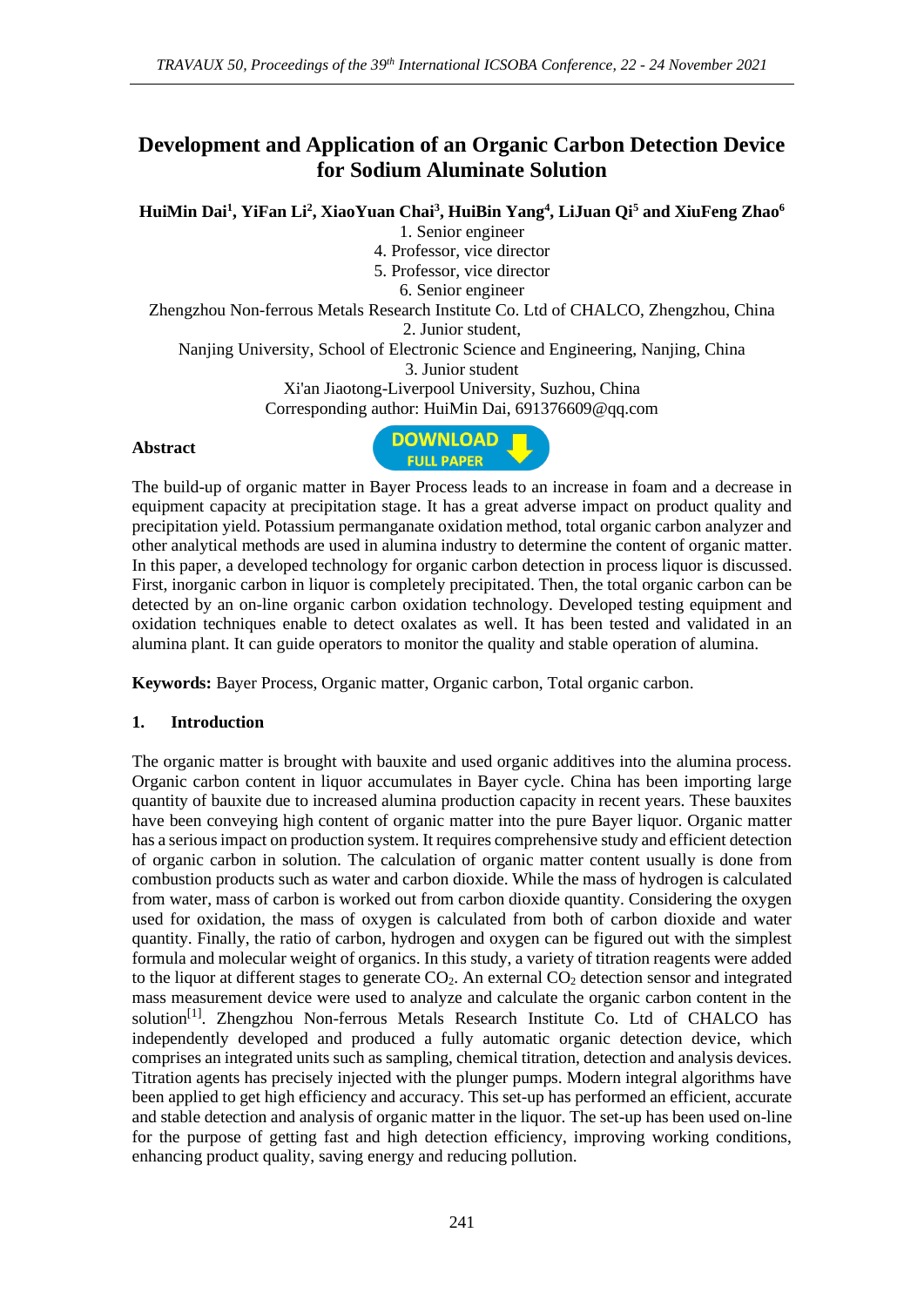### **2. Technological Process**

A liquor sample of 100 mL was grabbed from the production process. Then, a 500 mL solution of hydrochloric acid of a certain concentration and 500 mL of catalyst solution containing manganese ions were prepared. A certain concentration of 500 mL NaOH solution was prepared as well.

The liquor to be tested was gradually injected into the reaction tank via a mini peristaltic pump. A precise plunger pump was used to add hydrochloric acid at different times by following the the acidification reaction mechanism. Catalyst solution containing ozone were added to oxidize<sup>[3]</sup> the organic carbon in liquor and produce  $CO<sub>2</sub>$ . The carrier gas,  $N<sub>2</sub>$  was continuously introduced through the system detected  $CO<sub>2</sub>$  produced at different times were recorded. The concentration of organic matter was calculated accordingly. Among them, the precise control of hydrochloric acid reagent is the most important control index in the whole detection process.

At the early stage of test, the Bayer liquor was directly acidified with 1:1 hydrochloric acid. During the acidification reaction, strong acids violently reacted with strong bases. While stirring the solution, most of the inorganic carbon in the original liquor evaporated as carbon dioxide. The solution became free of inorganic carbon when the pH is below  $2$ .  $CO<sub>2</sub>$  was continually introduced as a carrier gas to flush out the remaining carbon dioxide in the solution. The rest of the carbon in solution was in the form of organic matter.

Ozone is a strong oxidizing agent. It oxidizes organic carbon into CO2. In sodium aluminate liquor, CO<sub>2</sub> reacts with NaOH to produce sodium carbonate. Therefore, when organic matter is oxidized, the sodium carbonate content in the liquor increases.

$$
C + O_3 = CO_2 \uparrow + \frac{1}{2}O_2 \uparrow \qquad (1)
$$

$$
CO2 + 2NaOH = Na2CO3 + H2O
$$
 (2)

Ozone generators produce ozone by breaking apart  $\alpha$ ygen  $(O_2)$  molecules into single atoms, which then attach to other oxygen molecules in the air to form ozone  $(O_3)$ . Since ozone decays more easily to give off oxygen, the higher the temperature and the shorter the decay period. Therefore, the reaction temperature is set at room temperature. The whole testing process is shown in Figure 1: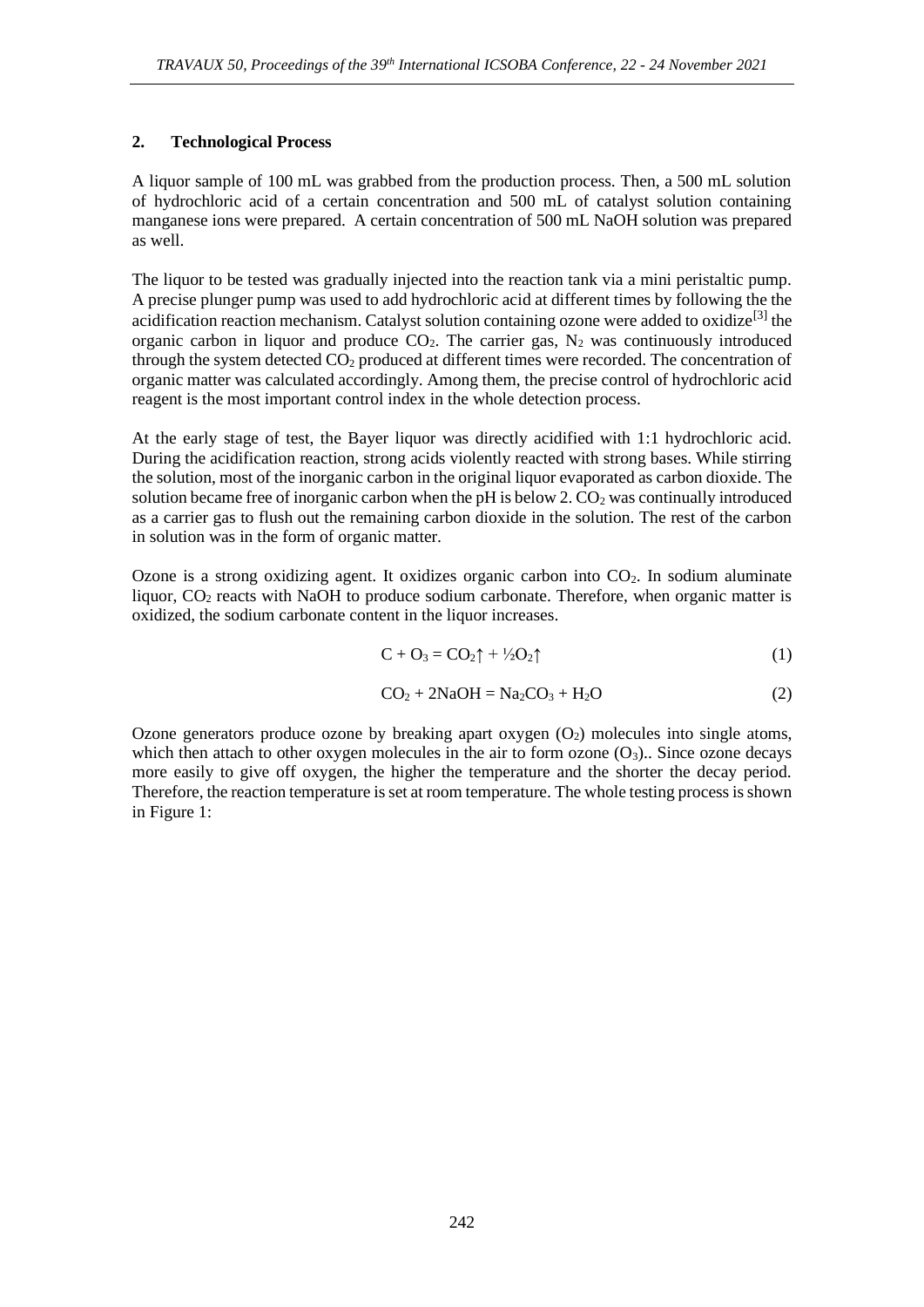

**Figure 6. Detection index comparison chart**

## **5. Conclusion**

According to the principle of NDIR infrared absorption method, an analysis device of organic carbon in sodium aluminate solution was researched and realized. The sampling unit, reagent addition unit and an analytical unit were designed. PLC based control system was adopted to coordinate the overall monitoring of the machine. At the same time, a man-machine interface of the system was developed. Complete the test of one sample in 50 minutes. According to the test results, the measuring range of organic carbon in this device was determined as  $0-50$  g/L where, the measurement range CO<sub>2</sub> concentration was between 0–2000 ppm with 1 ppm precision and  $\leq$ 2 % FS(Full-scale), lower limit of measurement:. The measurement range of gas mass flowmeter was 0–10 L/min. The operating temperature was between -10~50 °C. Signal output for Modbus communication was enabled.

The application of this device has solved the problem of rapid analysis of organic carbon in sodium aluminate solution in alumina process. It is convenient for operators to adjust production control parameters in time and ensure high production quality in alumina. The device has friendly interface, simple design and reliable operation. It fills the gap of this kind of testing device in domestic aluminum industry with its low-cost high-performance value.

### **6. References:**

1. Zhang Ni, Behavior research of the organic matter in Bayer Process flow, Central South University, *Master degree thesis*, 2008, 37-45.